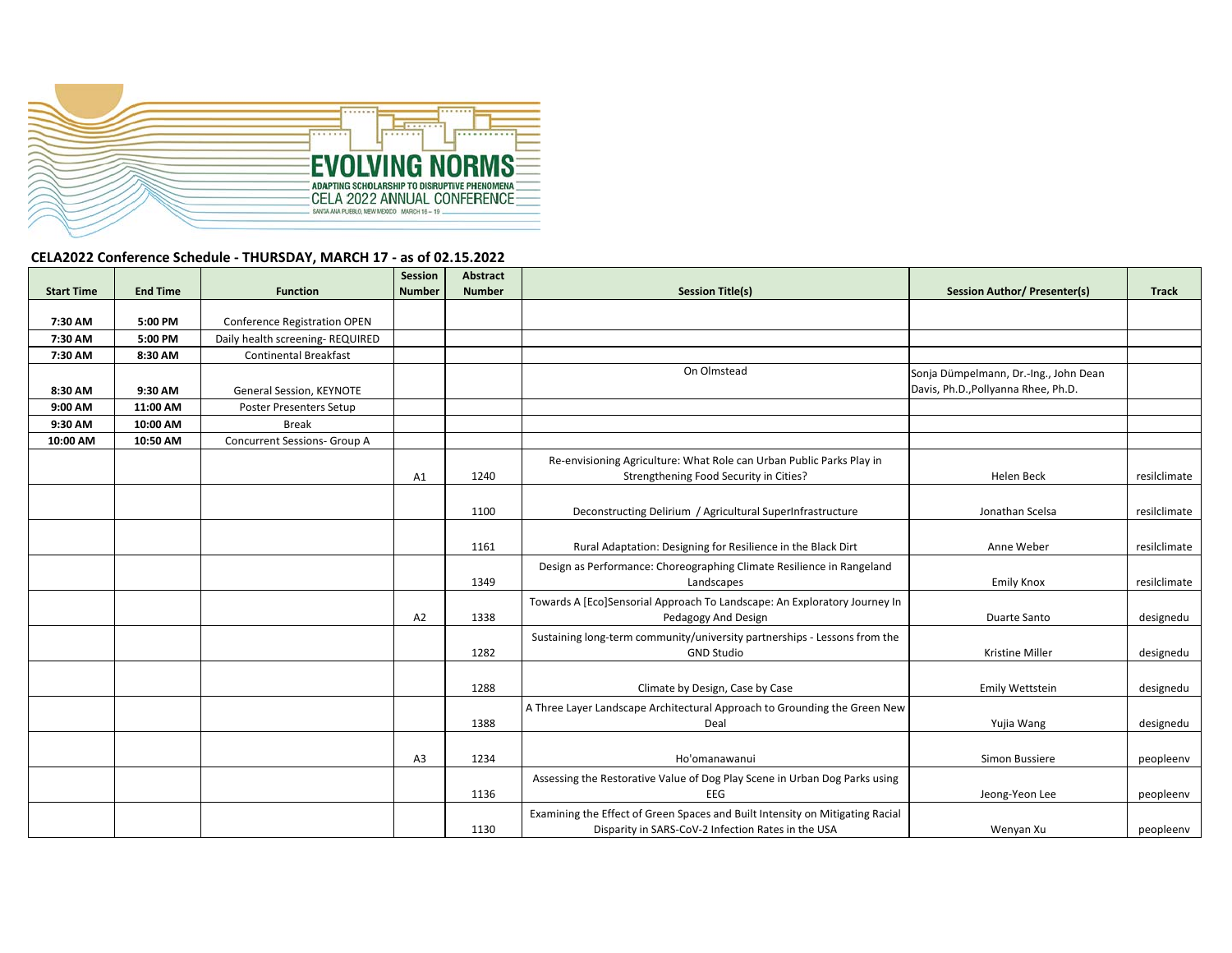|          |          |                              |                | 1170 | Toward a Waste Commons                                                                                                   | Catherine De Almeida   | peopleenv    |
|----------|----------|------------------------------|----------------|------|--------------------------------------------------------------------------------------------------------------------------|------------------------|--------------|
|          |          |                              | A4             | 1384 | How a Deeper Understanding of Senses of Place Can Help Us Navigate Place<br>Change and Uncertainty                       | Lynne Manzo            | themetrac    |
|          |          |                              |                |      |                                                                                                                          |                        |              |
|          |          |                              |                | 1363 | A New Glossary for Landscape Architecture                                                                                | N. Claire Napawan      | themetrac    |
|          |          |                              |                | 1129 | Disruptive Norms: Landscape Evidence and Unique Landscapes                                                               | Joan Nassauer          | themetrac    |
|          |          |                              |                |      |                                                                                                                          |                        |              |
|          |          |                              |                | 1022 | Ecological Design Now: Adaptation pathways and spatial mosaics                                                           | <b>KRISTINA HILL</b>   | themetrac    |
|          |          |                              | A <sub>5</sub> | 1339 |                                                                                                                          | Jane Futrell Winslow   | LAHealth     |
|          |          |                              |                |      | Promoting Physical Activity in Multifunctional Landscapes                                                                |                        |              |
|          |          |                              |                | 1101 | How we perceive biodiversity: Visual and auditory cues in the restorative<br>process                                     | Jaeyoung Ha            | LAHealth     |
|          |          |                              |                | 1116 | The influence of Urban Biodiversity on Human Health                                                                      | Chia-Ching Wu          | LAHealth     |
|          |          |                              |                |      | Time to Become More Objective: Quantitative Methods as a Measurement of                                                  |                        |              |
|          |          |                              |                | 1176 | the Restorative Quality of an Environment                                                                                | Hossein Saedi          | LAHealth     |
|          |          |                              |                |      |                                                                                                                          |                        |              |
|          |          | Panel                        | A <sub>6</sub> | 1167 | Confronting the Illusion of Inclusion                                                                                    | Thaisa Way             | deincl       |
|          |          |                              |                |      |                                                                                                                          |                        |              |
|          |          | Panel                        | A7             | 1222 | Codifying Creativity for Rural Resilience Planning                                                                       | Emma Ruggiero          | resilclimate |
| 11:00 AM | 11:50 AM | Concurrent Sessions- Group B |                |      |                                                                                                                          |                        |              |
|          |          |                              |                |      |                                                                                                                          |                        |              |
|          |          |                              | <b>B1</b>      | 1099 | Towers in the Park: A Prospective for Equitable Resilience in Toronto                                                    | Fadi Masoud            | resilclimate |
|          |          |                              |                |      |                                                                                                                          |                        |              |
|          |          |                              |                |      | Landscape Labor and Climate Justice: Activating Liminal Urban Sites in Seattle's                                         |                        |              |
|          |          |                              |                | 1186 | South Delridge Neighborhood                                                                                              | Catherine De Almeida   | resilclimate |
|          |          |                              |                |      | Urban Ecological Design for Just Futures: A Community Resilience Case Study                                              |                        |              |
|          |          |                              |                | 1333 | for Belonging and Becoming in Tempe, Arizona                                                                             | Paul Coseo             | resilclimate |
|          |          |                              |                |      |                                                                                                                          |                        |              |
|          |          |                              |                | 1380 | South Shore Promenade: Nature-based Adaptation Solutions Inspired by<br>Native Hawaiian Biocultural Land-Water Practices | Judith Stilgenbauer    | resilclimate |
|          |          |                              |                |      |                                                                                                                          |                        |              |
|          |          |                              |                |      |                                                                                                                          |                        |              |
|          |          |                              | <b>B2</b>      | 1285 | Starting Small: The Role of Scale in Beginning Design Pedagogy                                                           | <b>Emily Knox</b>      | designedu    |
|          |          |                              |                |      |                                                                                                                          |                        |              |
|          |          |                              |                | 1292 | Forensic Hydrology: The Great Black Swamp                                                                                | Halina Steiner         | designedu    |
|          |          |                              |                |      |                                                                                                                          |                        |              |
|          |          |                              |                |      |                                                                                                                          |                        |              |
|          |          |                              |                | 1291 | Land Lab: A Mesocosm for Ways of Knowing through Situated Making                                                         | <b>Matthew Seibert</b> | designedu    |
|          |          |                              |                |      | Collaboration: An Outdoor Classroom for the William S. Baer School,                                                      |                        |              |
|          |          |                              |                | 1143 | Baltimore, Maryland                                                                                                      | Sarah Trautvetter      | designedu    |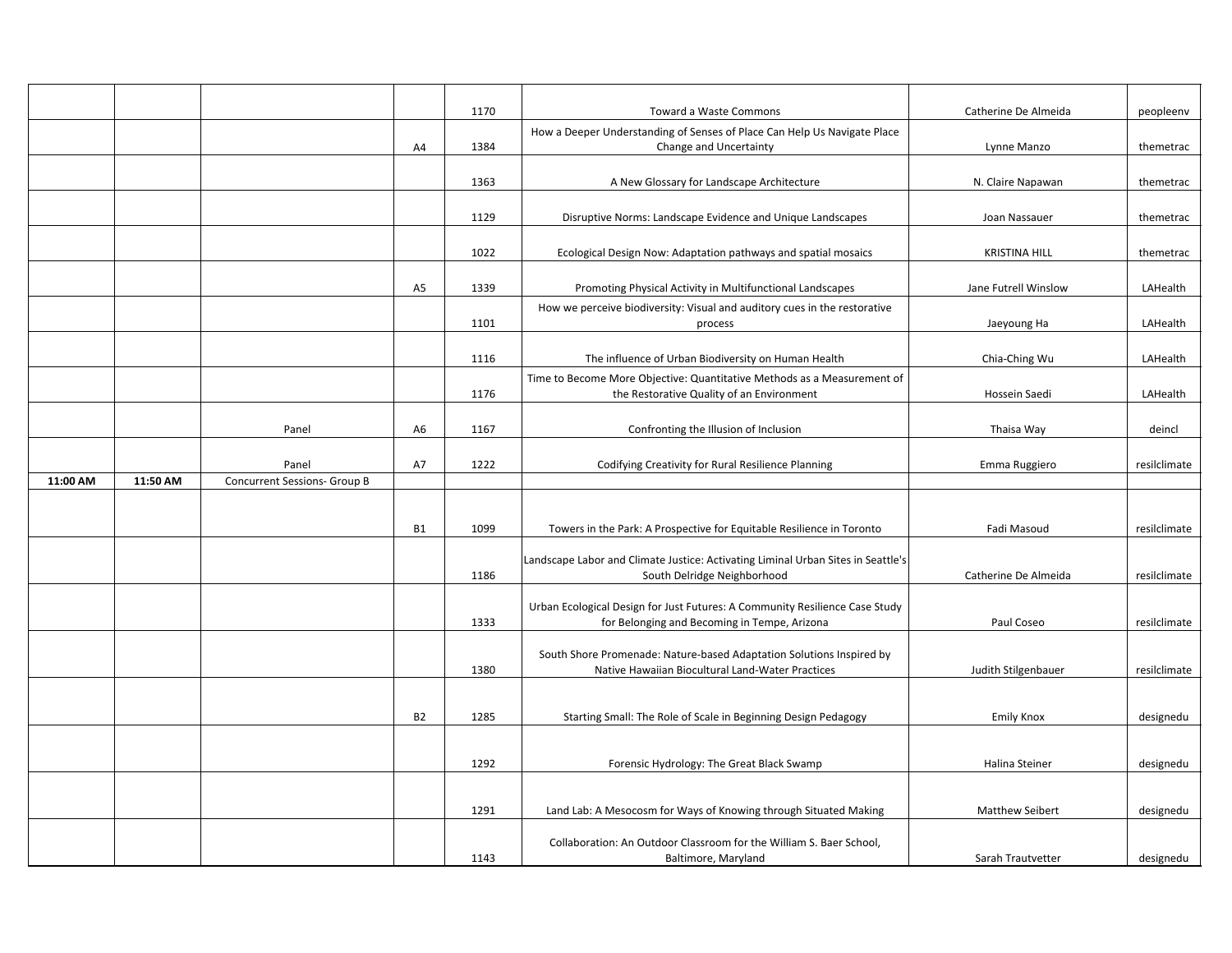|                     |                    |                                                      | B <sub>3</sub> | 1018        | Walkability as an Indicator of Social Inequity: Examining the Neighbourhoods<br>of the Buffalo Olmsted Parks System | Don Burger                 | peopleenv    |
|---------------------|--------------------|------------------------------------------------------|----------------|-------------|---------------------------------------------------------------------------------------------------------------------|----------------------------|--------------|
|                     |                    |                                                      |                |             |                                                                                                                     |                            |              |
|                     |                    |                                                      |                |             | Title: Daily mobility and stress of urban residents: exploring the relationship                                     |                            |              |
|                     |                    |                                                      |                | 1190        | using real-time and real-world experiment data                                                                      | Hanwool Lee                | peopleenv    |
|                     |                    |                                                      |                |             | The value of a street-side garden: Convivial greenstreets in two Philadelphia                                       |                            |              |
|                     |                    |                                                      |                | 1046        | neighborhoods                                                                                                       | <b>Emmy Titcombe</b>       | peopleenv    |
|                     |                    |                                                      |                |             |                                                                                                                     |                            |              |
|                     |                    |                                                      |                |             | Not in My Front Yard: Social-Aesthetic Barriers to Green Infrastructure in the                                      |                            |              |
|                     |                    |                                                      |                | 1065        | <b>Public Realm</b>                                                                                                 | Katherine Cholakis-Kolysko | peopleenv    |
|                     |                    |                                                      |                |             |                                                                                                                     |                            |              |
|                     |                    |                                                      | <b>B4</b>      | 1287        | The Devouring Process: Landscape as Labor, Landscape as Work                                                        | Danielle Choi              | themetrac    |
|                     |                    |                                                      |                |             |                                                                                                                     |                            |              |
|                     |                    |                                                      |                | 1141        | Green Infrastructure and Black Settlements: Rethinking Scale and Process to<br>Validate Community Activism          | Kathryn Holliday           |              |
|                     |                    |                                                      |                |             |                                                                                                                     |                            | themetrac    |
|                     |                    |                                                      |                |             |                                                                                                                     |                            |              |
|                     |                    |                                                      |                | 1323        | def designer(): AI and the Future of Landscape Architecture                                                         | <b>Phillip Fernberg</b>    | themetrac    |
|                     |                    |                                                      |                |             |                                                                                                                     |                            |              |
|                     |                    |                                                      |                | <b>OPEN</b> | OPEN OPEN OPEN                                                                                                      | <b>OPEN</b>                | <b>OPEN</b>  |
|                     |                    |                                                      |                |             |                                                                                                                     |                            |              |
|                     |                    |                                                      |                |             |                                                                                                                     |                            |              |
|                     |                    |                                                      | <b>B5</b>      | 1091        | No Ideas But In Things: A Story of the Passaic River Landscape                                                      | Kathleen John-Alder        | comvisual    |
|                     |                    |                                                      |                |             | Making the Invisible Visible: Landscape Art as a Tool for Expanding the Public's                                    |                            |              |
|                     |                    |                                                      |                | 1374        | Right to Know                                                                                                       | <b>Nigel Cummings</b>      | comvisual    |
|                     |                    |                                                      |                |             |                                                                                                                     |                            |              |
|                     |                    |                                                      |                |             | Landscape Architecture Graphic Communication: Evolution, Analysis, and                                              |                            |              |
|                     |                    |                                                      |                | 1145        | Applications for the Future                                                                                         | <b>Braden Meadows</b>      | comvisual    |
|                     |                    |                                                      |                |             | Hybrid Realities   Hybrid Representation: Recording Western Rurality Through                                        |                            |              |
|                     |                    |                                                      |                | 1356        | Film                                                                                                                | <b>Kris Fox</b>            | comvisual    |
|                     |                    |                                                      |                |             |                                                                                                                     |                            |              |
|                     |                    | Panel                                                | <b>B6</b>      | 1061        | Are women underrepresented in landscape architecture education?                                                     | <b>Ashley Steffens</b>     | themetrac    |
|                     |                    |                                                      |                |             |                                                                                                                     |                            |              |
|                     |                    |                                                      |                |             | Cultivating a Design Practice of Land Care: Teaching at the Intersection of Land                                    |                            |              |
|                     |                    | Panel                                                | <b>B7</b>      | 1227        | and Labor                                                                                                           | Maggie Hansen              | peopleenv    |
| 12:00 PM            | 2:00 PM            | 1pm)                                                 |                |             |                                                                                                                     |                            |              |
| 12:00 PM<br>2:00 PM | 2:00 PM<br>2:50 PM | (by Invitation only)<br>Concurrent Sessions- Group C |                |             |                                                                                                                     |                            |              |
|                     |                    |                                                      |                |             |                                                                                                                     |                            |              |
|                     |                    |                                                      |                |             | Transient Islands: Soil Formation and Anthropic Pressure in the Kerkennah                                           |                            |              |
|                     |                    |                                                      | C1             | 1123        | Archipelago                                                                                                         | Pablo Perez-Ramos          | resilclimate |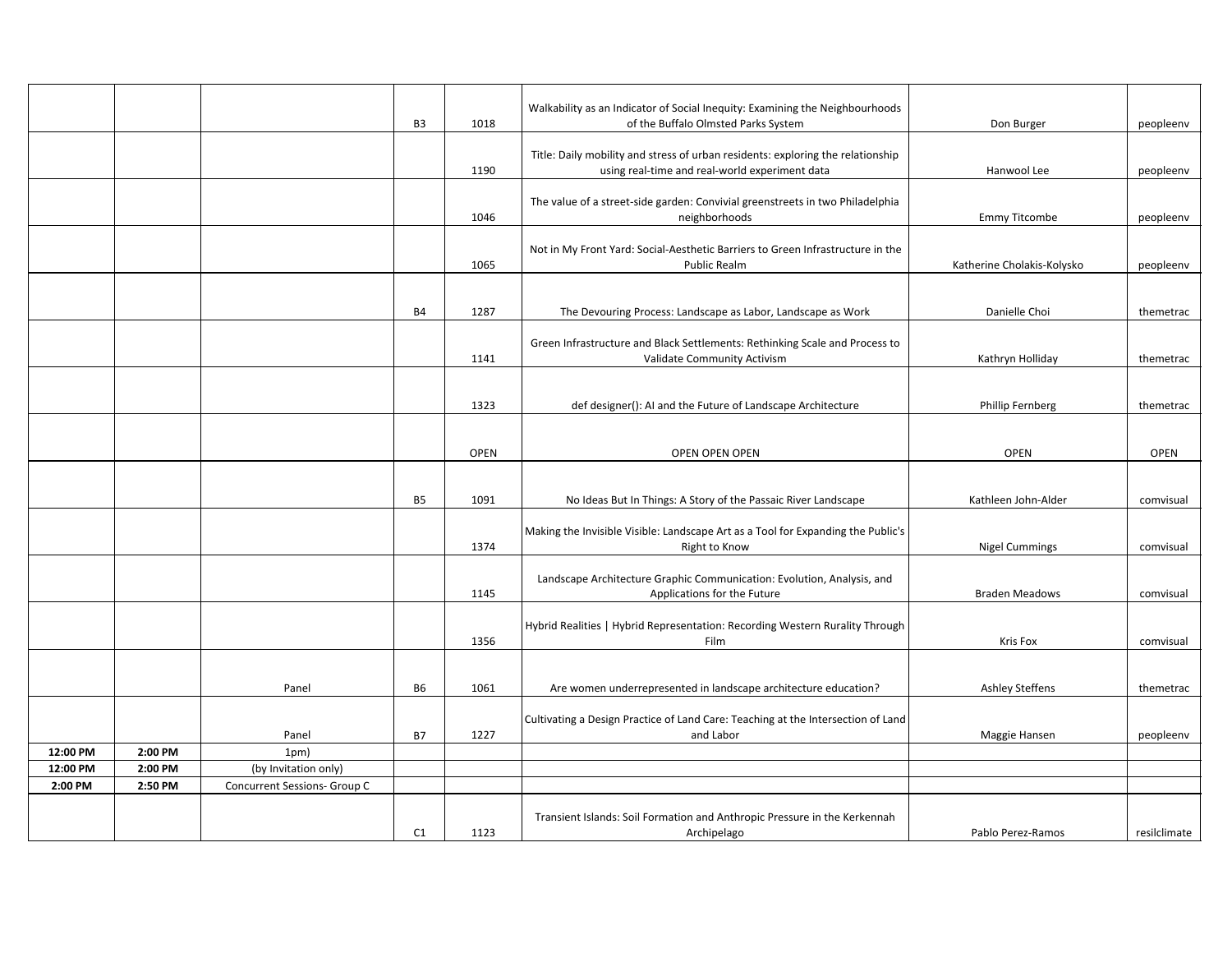|  |                | 1290        | Poured Earth: Site Soil: A Built Poetics of Terroir                                                  | Catherine Harris       | resilclimate |
|--|----------------|-------------|------------------------------------------------------------------------------------------------------|------------------------|--------------|
|  |                |             |                                                                                                      |                        |              |
|  |                | 1185        | Landform Infrastructures as a New Way to Mitigate Coastal Hazards                                    | Iryna Volynets         | resilclimate |
|  |                |             |                                                                                                      |                        |              |
|  |                | 1035        | Depave: urban climate adaptation through subtractive design strategies                               | Mary Pat McGuire       | resilclimate |
|  |                |             | Love (not) in the Abstract: an inquiry on the role of positive emotions in                           |                        |              |
|  | C <sub>2</sub> | 1378        | landscape architecture pedagogy                                                                      | Carolina Aragon        | designedu    |
|  |                |             |                                                                                                      |                        |              |
|  |                | 1027        | Reducing Fear and Loathing in the Design Studio                                                      | Lori Catalano          | designedu    |
|  |                |             |                                                                                                      |                        |              |
|  |                | 1341        | Toward a more resilient landscape student                                                            | Simon Bussiere         | designedu    |
|  |                |             |                                                                                                      |                        |              |
|  |                | 1352        | A Study Of Health and Wellness in First Year Design Students                                         | <b>Matthew Powers</b>  | designedu    |
|  |                |             | The Perception and Use of Native Plants in the Landscape: Understanding                              |                        |              |
|  | C <sub>3</sub> | 1238        | Perceptions of Practicing Landscape Architects in the Southeastern U.S.                              | Megan Wichlan          | peopleenv    |
|  |                |             |                                                                                                      |                        |              |
|  |                | 1113        | Evaluating Visual Preference of Bioswale in an Urban Street                                          | Pranisha Karmacharya   | peopleenv    |
|  |                |             | Mapping Conversations: A Novel Method for Exploring Environment-Behavior                             |                        |              |
|  |                | 1364        | Relationships in Early Childhood Learning Landscapes                                                 | <b>Muntazar Monsur</b> | peopleenv    |
|  |                |             | Traits of a Bloom: Tree Planting Initiatives and Evolving Norms for Urban                            |                        |              |
|  |                | 1031        | Landscape Planning                                                                                   | Theodore S. Eisenman   | peopleenv    |
|  |                |             |                                                                                                      |                        |              |
|  | C <sub>4</sub> | 1226        | Acknowledging Diversity: Photography for community engagement                                        | Anne C Godfrey         | svclearning  |
|  |                |             | Amicus Curiae: a Model for Amicus Civitas in Landscape Architecture Teaching,                        |                        |              |
|  |                | 1318        | Research, and Service                                                                                | Thomas Schurch         | svclearning  |
|  |                |             | Design Pedagogy for Empowering Local Communities: University and                                     |                        |              |
|  |                | 1272        | <b>Community Partnerships</b>                                                                        | Joowon Im              | svclearning  |
|  |                |             |                                                                                                      |                        |              |
|  |                | <b>OPEN</b> | OPEN OPEN OPEN                                                                                       | <b>OPEN</b>            | <b>OPEN</b>  |
|  |                |             |                                                                                                      |                        |              |
|  | C <sub>5</sub> | 1395        | Main Street Resiliency: Impacts of DOT Jurisdiction on Rural Adaptation in the<br>Intermountain West | Ole Sleipness          | UrbanDesign  |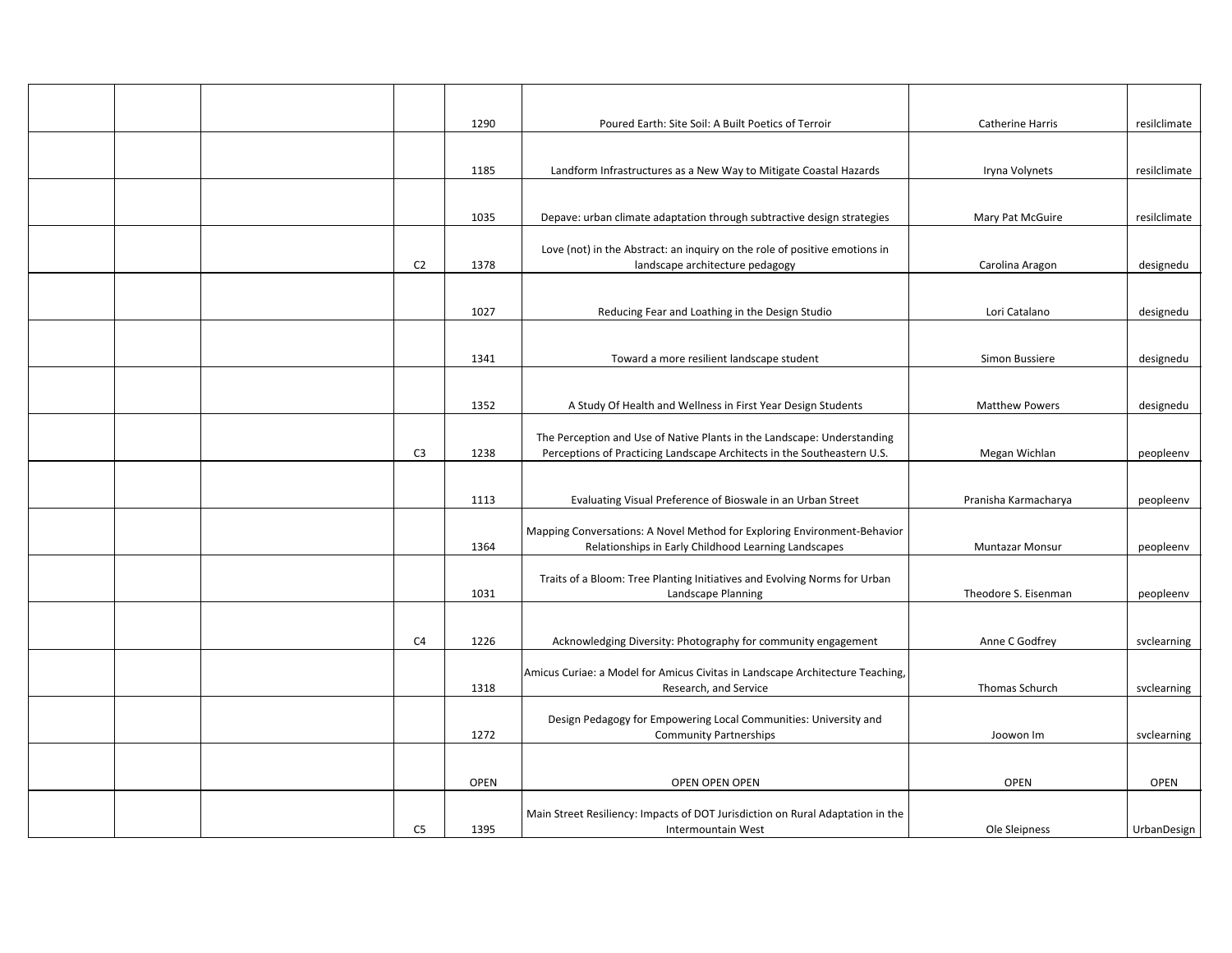|         |         |                              |                | 1220 | System Order in Smart Cities                                                                                                              | Allan Shearer        | UrbanDesign  |
|---------|---------|------------------------------|----------------|------|-------------------------------------------------------------------------------------------------------------------------------------------|----------------------|--------------|
|         |         |                              |                |      |                                                                                                                                           |                      |              |
|         |         |                              |                | 1330 | Spatial Justice: Design Agency in the Production of Space                                                                                 | Salvador Lindquist   | DEI          |
|         |         |                              |                |      |                                                                                                                                           |                      |              |
|         |         |                              |                | 1103 | Making Do as Everyday Practice and Production of Space                                                                                    | Liska Chan           | DEI          |
|         |         | Panel                        | C <sub>6</sub> | 1164 | Walkable Communities: Lessons learned from designing and studying the<br>Mueller Community in Austin, Texas                               | Chanam Lee           | landhealth   |
|         |         | Panel                        | C7             | 1284 | The Green New Deal Superstudio: Reflections on the Teaching, Learning, and<br>Knowledge needed to effect Massive Change                   | Kofi Boone           | designedu    |
| 2:00 PM | 5:00 PM | Poster Session Open          |                |      |                                                                                                                                           |                      |              |
| 3:00 PM | 3:50 PM | Concurrent Sessions- Group D | D <sub>1</sub> | 1286 | Perspectives from Three Landscape Architecture Studios                                                                                    | David Myers          | resilclimate |
|         |         |                              |                | 1029 | Reflections on Transdisciplinary Design Process for Climate-induced Migration                                                             | Haley Blakeman       | resilclimate |
|         |         |                              |                | 1298 | Landscape Beyond Land                                                                                                                     | Aroussiak Gabrielian | resilclimate |
|         |         |                              |                | 1135 | China's Sponge City Program (SCP): a climate-action framework for assessing<br>SCP's Resilience and strategies for Urban Water Management | Jueminsi Wu          | resilclimate |
|         |         |                              | D <sub>2</sub> | 1166 | Teaching Introduction to Landscape Architecture: Embedded Lessons of<br>Sustainability                                                    | David Anderson       | designedu    |
|         |         |                              |                | 1275 | Measuring Design Students' Resistance to Premature Closure When Sketching                                                                 | Elizabeth Tofte      | designedu    |
|         |         |                              |                | 1398 | Balancing renaissance education and professional preparedness in design<br>programs                                                       | David Barbarash      | designedu    |
|         |         |                              |                | 1261 | A Mid-Career Doctoral Program in Design: The Case for an Alternate Approach<br>to Doctoral Education                                      | Kenneth Brooks       | designedu    |
|         |         |                              | D <sub>3</sub> | 1319 | Public Perception of Vertiports: A novel land use and our values                                                                          | Katelynn Hall        | peopleenv    |
|         |         |                              |                | 1342 | Centering race in a sustainable landscape: Latinx and Filipinx experiences in<br>South Lake Tahoe, CA                                     | David de la Pena     | peopleenv    |
|         |         |                              |                | 1144 | Higher ratio of green and blue spaces linked to less fatal police shootings: a<br>nationwide study in the United States                   | Xueming Liu          | peopleenv    |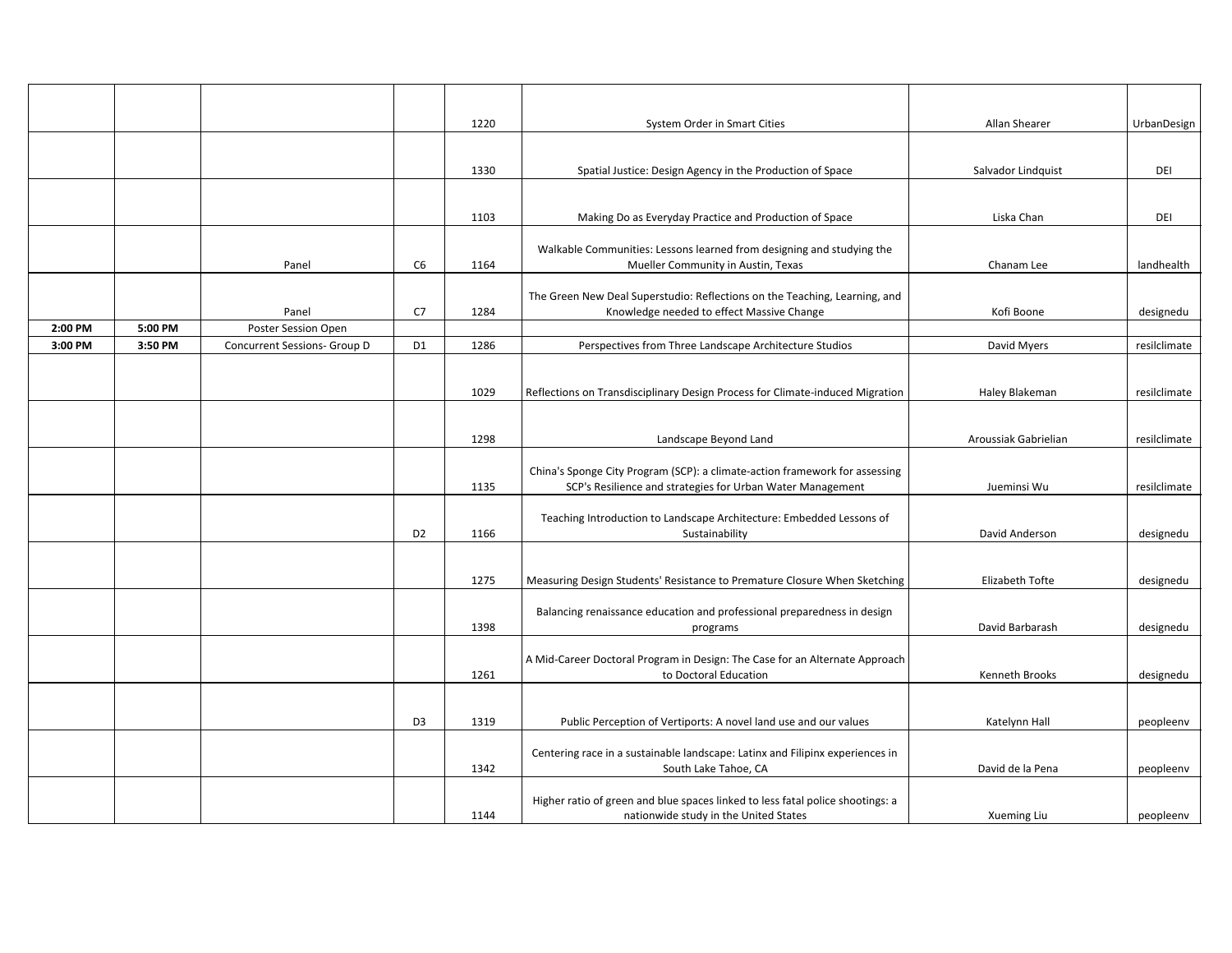|         |         |                              |                | 1119        | Guest Room: Multispecies Condenser                                                          | Katherine Boles     | peopleenv    |
|---------|---------|------------------------------|----------------|-------------|---------------------------------------------------------------------------------------------|---------------------|--------------|
|         |         |                              |                |             |                                                                                             |                     |              |
|         |         |                              | D <sub>4</sub> | 1301        | Community engagement as lens to teach social values and dilemmas of<br>planting design      | Yiwei Huang         | svclearning  |
|         |         |                              |                |             |                                                                                             |                     |              |
|         |         |                              |                |             | Greenprint Detroit: Building Authenticity into the Engagement Process for the               |                     |              |
|         |         |                              |                | 1138        | Near and Legacy Terms                                                                       | Lisa DuRussel       | svclearning  |
|         |         |                              |                |             | Just Pushing Through, or Pushing Ahead? - Lessons learned managing a                        |                     |              |
|         |         |                              |                | 1262        | community engaged design charrette in the age of COVID-19                                   | Jake Powell         | svclearning  |
|         |         |                              |                |             | Engaging landscape architecture students in a cross-cultural placemaking                    |                     |              |
|         |         |                              |                | 1304        | project during a disruptive semester                                                        | Elizabeth Tofte     | svclearning  |
|         |         |                              |                |             | How we perceive biodiversity: Visual and auditory cues in the restorative                   |                     |              |
|         |         |                              | D <sub>5</sub> | 1101        | process                                                                                     | Jaeyoung Ha         | LAHealth     |
|         |         |                              |                |             |                                                                                             |                     |              |
|         |         |                              |                | 1116        | The influence of Urban Biodiversity on Human Health                                         | Chia-Ching Wu       | LAHealth     |
|         |         |                              |                |             |                                                                                             |                     |              |
|         |         |                              |                | 1225        |                                                                                             |                     |              |
|         |         |                              |                |             | Re-thinking Research Methods                                                                | Lake Douglas, FASLA | ReMethod     |
|         |         |                              |                |             |                                                                                             |                     |              |
|         |         |                              |                | <b>OPEN</b> | OPEN OPEN OPEN                                                                              | <b>OPEN</b>         | <b>OPEN</b>  |
|         |         |                              |                |             |                                                                                             |                     |              |
|         |         |                              | D <sub>6</sub> | 1171        | Urban Floating Wetlands: Living Shoreline Research on the Duwamish River                    | Nancy Rottle        | ResbyDesign  |
|         |         |                              |                |             |                                                                                             |                     |              |
|         |         |                              |                | 1146        | <b>Curbing Sediment</b>                                                                     | Halina Steiner      | ResbyDesign  |
|         |         |                              |                |             |                                                                                             |                     |              |
|         |         |                              |                | 1322        | Assessing the Potential of Three Dimensional Concrete Printing in Landscape<br>Architecture | Cory Gallo          | ResbyDesign  |
|         |         |                              |                |             |                                                                                             |                     |              |
|         |         |                              |                | <b>OPEN</b> |                                                                                             | <b>OPEN</b>         |              |
|         |         |                              |                |             | OPEN OPEN OPEN                                                                              |                     | <b>OPEN</b>  |
|         |         |                              |                |             |                                                                                             |                     |              |
|         |         | Panel                        | D7             | 1337        | Landscape Architecture for Health: Emerging Ideas and Technologies                          | William Sullivan    | landhealth   |
| 4:00 PM | 5:00 PM | Sigma Lambda Alpha Meeting   |                |             |                                                                                             |                     |              |
| 4:30 PM | 5:20 PM | Concurrent Sessions- Group E |                |             |                                                                                             |                     |              |
|         |         |                              |                |             | Application of the L-THIA Model to Reduce risks from Contamination and                      |                     |              |
|         |         |                              | E <sub>1</sub> | 1012        | <b>Flood Damage</b>                                                                         | Galen Newman        | resilclimate |
|         |         |                              |                |             |                                                                                             |                     |              |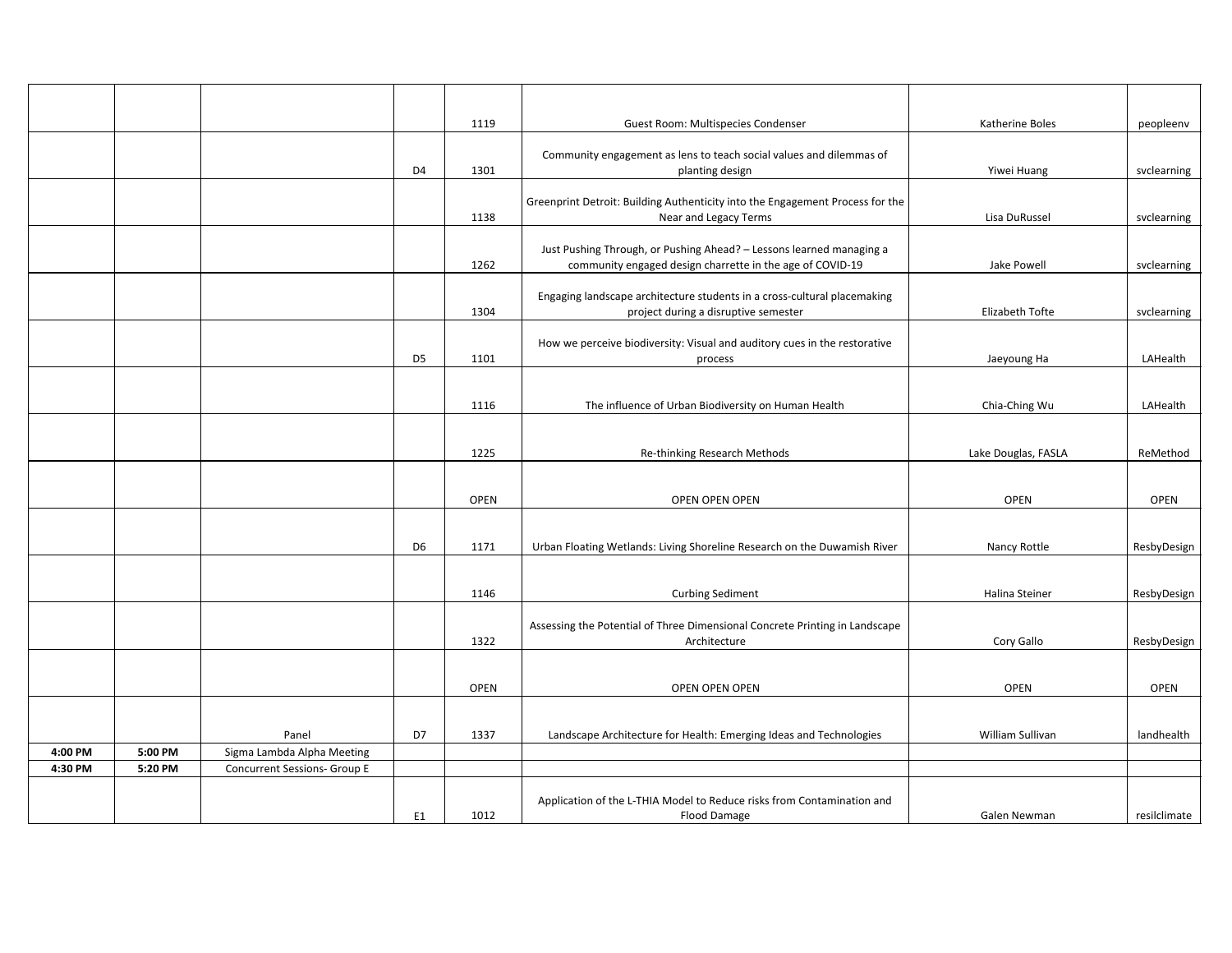|  |                | 1324 | Using Graphic Communication to Promote Natural Infrastructure and Inform<br>Decision-Makers                             | Kelsey Broich     | resilclimate |
|--|----------------|------|-------------------------------------------------------------------------------------------------------------------------|-------------------|--------------|
|  |                | 1032 | Using Design to Address Implications of Public Perception of Stormwater<br>Landscapes Managed by Smart Technology       | Jiayang Li        | resilclimate |
|  |                |      | Evaluating South Korean Governmental Efforts to Characterize Its Costal                                                 |                   |              |
|  |                | 1152 | Vulnerability to Climate Change                                                                                         | SaMin Han         | resilclimate |
|  | E2             | 1021 | Connecting Ethics and Epistemology through Metaphor                                                                     | Allan Shearer     | designedu    |
|  |                |      |                                                                                                                         |                   |              |
|  |                | 1279 | Welcome Care Packages and Practices                                                                                     | Emily Wettstein   | designedu    |
|  |                | 1371 | Thematic analysis of students' submissions: Sustainability education in a LA<br>course                                  | Hye Yeon Park     | designedu    |
|  |                |      |                                                                                                                         |                   |              |
|  |                | 1362 | Landscape Architecture as Democratic Practice: Pedagogical and Practical<br>Outcomes                                    | Nan Yang          | designedu    |
|  | E3             | 1034 | Measuring Baseline Condition: A suggestion on improving the rigor of<br>Landscape Performance Evaluation                | Yi Luo            | landperf     |
|  |                |      |                                                                                                                         |                   |              |
|  |                | 1128 | Research within the Landscape Architecture Office                                                                       | Robert Ryan       | landperf     |
|  |                |      | A National Survey Measuring Professional Attitudes Toward Sustainability and                                            |                   |              |
|  |                | 1177 | <b>Sustainability Metrics</b>                                                                                           | Kathryn Nelson    | landperf     |
|  |                | 1305 | Augmented Decision-Making: Hybridizing Performance Metrics for User<br>Evaluation                                       | Phillip Zawarus   | landperf     |
|  |                |      |                                                                                                                         |                   |              |
|  | E4             | 1209 | Creating a Novel Framework for Urban Parks through Social Media Data<br>Assessment                                      | Jessica Fernandez | peopleenv    |
|  |                | 1314 | A Site-level Overtourism Risk Assessment Tool of the Classical Gardens of<br>Suzhou UNESCO World Heritage Site          | Jingxian LI       | peopleenv    |
|  |                |      |                                                                                                                         |                   |              |
|  |                | 1351 | North of the Island   A Study of Development, Incentives and Community<br>Engagement                                    | Dennis Chiessa    | peopleenv    |
|  |                | 1033 | Landscapes of Repair: Lessons from the National Memorial for Peace and<br>Justice and the Memorial to Enslaved Laborers | Robyn Reed        | peopleenv    |
|  | E <sub>5</sub> | 1264 | Landscape Performance and Linear parks: a case study of the Lafitte Greenway<br>in New Orleans                          | Nicholas Serrano  | landperf     |